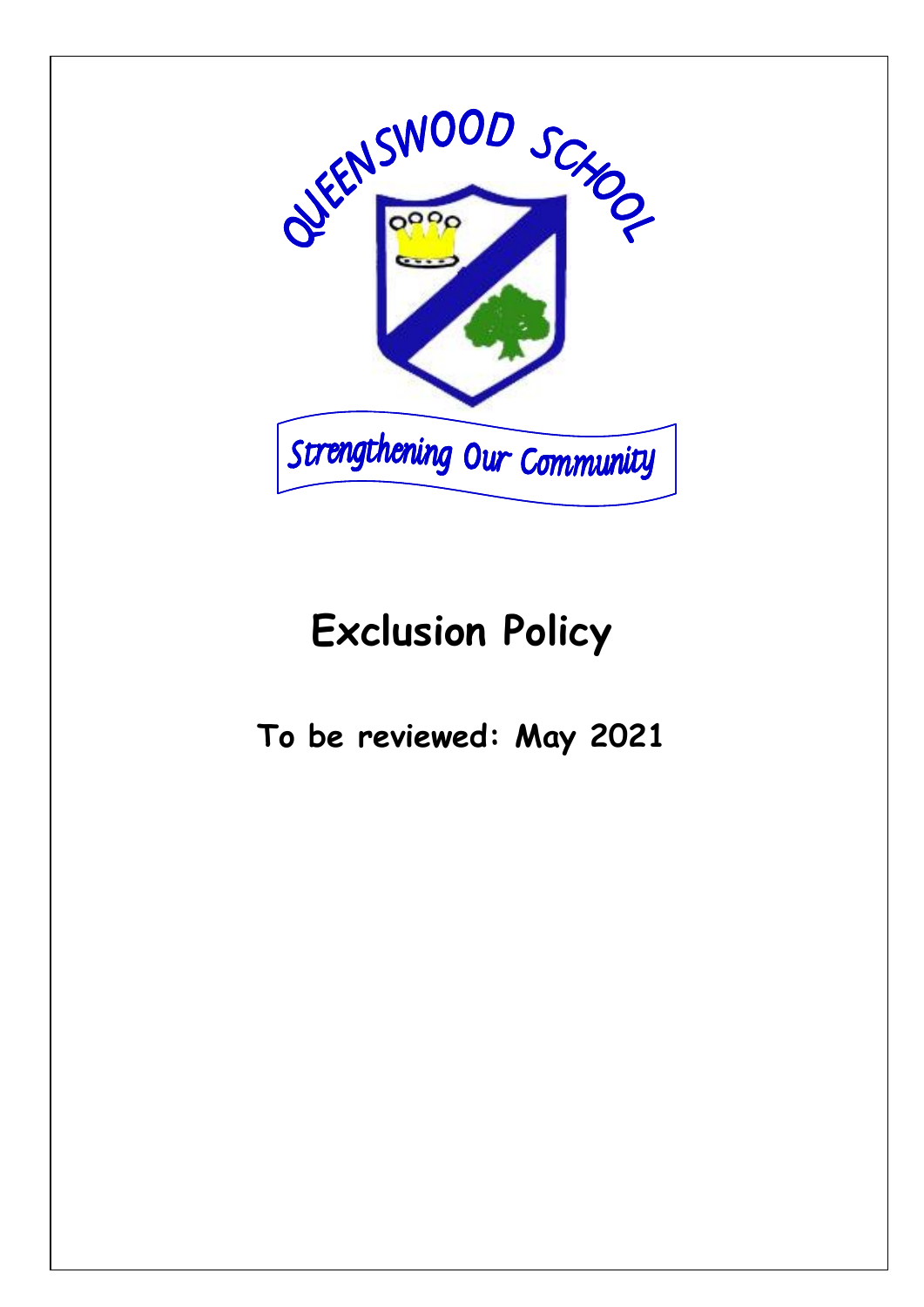## Principles

Exclusion at Queenswood Primary School (fixed term, or permanent) is seen as a last resort, as it is the foundation of our beliefs that children need to be in school in order to achieve their potential.

Most disciplinary matters will be dealt with within the school and through consultation with parents (see Behaviour Policy).

However, in extreme cases, the Head Teacher may choose to exclude a child for a fixed period or permanently. In this case, the school has adopted the DfE statutory guidance on exclusion – see attached.

Queenswood Primary School is committed to valuing diversity and to equality of opportunity. We aim to create and promote an environment in which pupils, parents and staff are treated fairly and with respect, and feel able to contribute to the best of their abilities. At Queenswood, we will work in partnership with parents to ensure that expectations are clear and parents can reinforce them with their children. This includes ensuring that parents are kept informed about decisions made in response to a child's misbehaviour so that we can work together in the best interests of pupils to ensure expectations for behaviour are made clear. The school is responsible for communicating to pupils, parents and staff its expectations of standards of conduct.

A range of policies and procedures are in place to promote good behaviour and appropriate conduct. These include:

- Behaviour Policy;
- Anti-Bullying Policy

We aim to include, not exclude, and we approach all challenging behaviour in a supportive and positive way. We recognise that such behaviour can sometimes be symptomatic of a real, deeper need for our support and understanding. All children can go through times of inappropriate behaviour, and we strive to never "give up" easily on a child as we recognise that each person has a unique contribution to make to school life and we want to support them to achieve this. We will use behaviour data to assess patterns of challenging behaviour in pupils. Where patterns emerge we will systematically intervene, drawing up an action plan with the child, parent and teacher.

No exclusion will be initiated without first attempting other strategies or, in the case of a serious single incident, a proper investigation.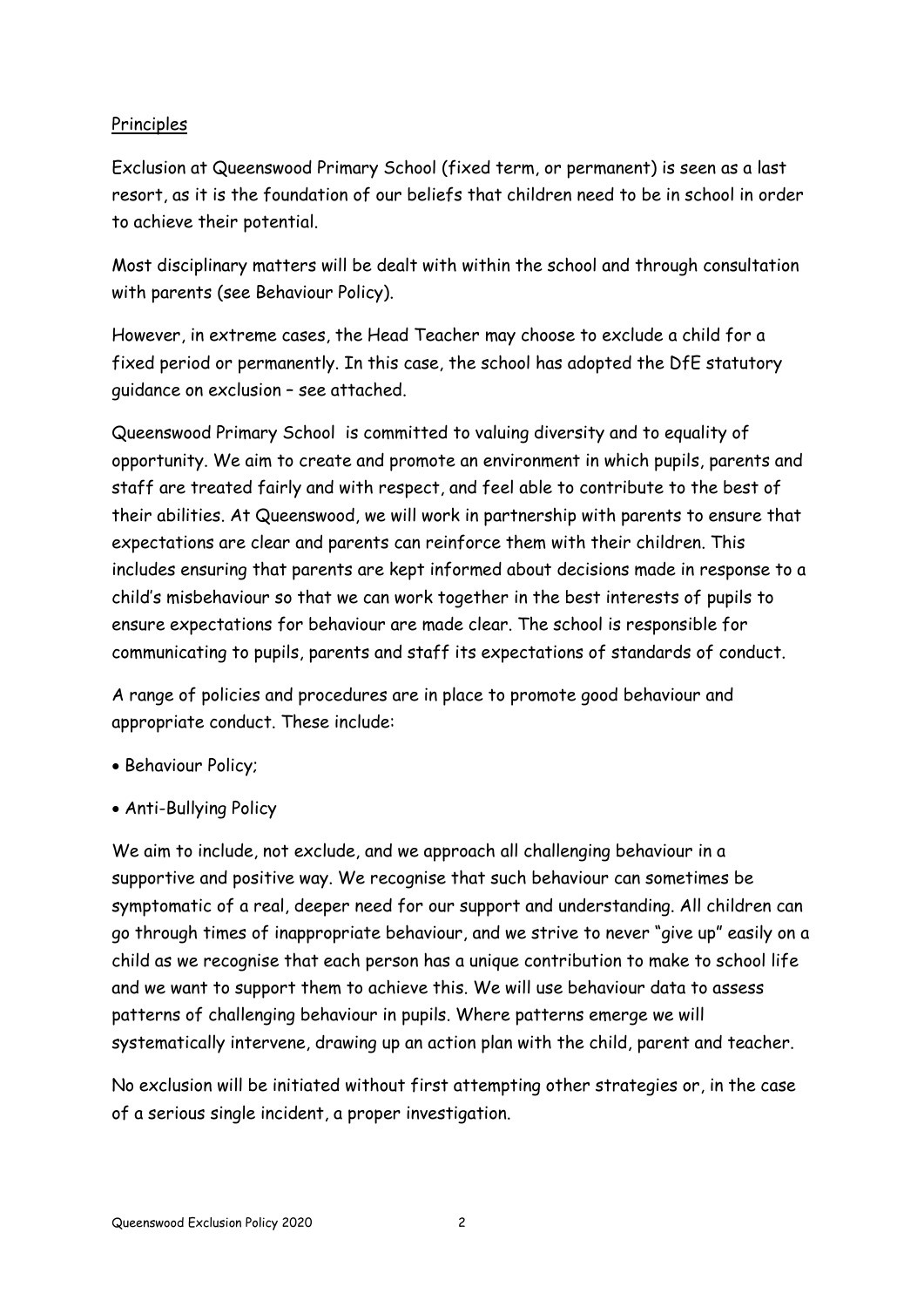Any exclusion will be at the decision of the Head Teacher, usually in consultation with other members of the senior leadership team (particularly if they were involved in investigating the incident).

# **Types of Exclusion**

## Internal Exclusion

Internal exclusion is when a pupil is excluded from the rest of the school and must work away from their class for a fixed amount of time. This will be in a different classroom. An internal exclusion is a discretionary measure, where a pupil's behaviour is escalating and more serious measures need to be taken but there are not yet grounds for an external / fixed-term exclusion. Typically, a child receiving a consequence of this level should be receiving additional support for their behaviour, intended to help them to avoid their behaviour escalating to a point where a fixed term exclusion is necessary (examples: behaviour chart to address specific behaviours causing a problem; support from the learning mentor etc)

## Temporary / Fixed-Term exclusion

A temporary / fixed term exclusion is when a child is excluded from school and must remain home for a fixed amount of time. This should be for the shortest time necessary to ensure minimal disruption to the child's education, whilst mindful of the seriousness of the breach of policy. This does not have to be consecutive days.

The length of an exclusion will depend upon a number of factors, such as the severity of the incident, and the likely impact on the child's learning and ability to succeed on returning to school. Such decisions will be made in the best interests of the child, whilst also mindful of the need to maintain order and reinforce the rules and expectations of the school in a clear and consistent way.

## Permanent exclusion

A permanent exclusion is when a child is permanently excluded from school and not allowed to return. This is a very serious decision and the Headteacher will consult with senior leaders and Chair of the Governing Body as soon as possible in such a case. In such cases the Head Teacher or a designated senior leader will investigate the incident and consider all evidence to support the allegation, taking account of the school's policies. The pupil will be encouraged to give his/her version of events and the Head Teacher will check whether the incident may have been provoked, for example by bullying or racial harassment.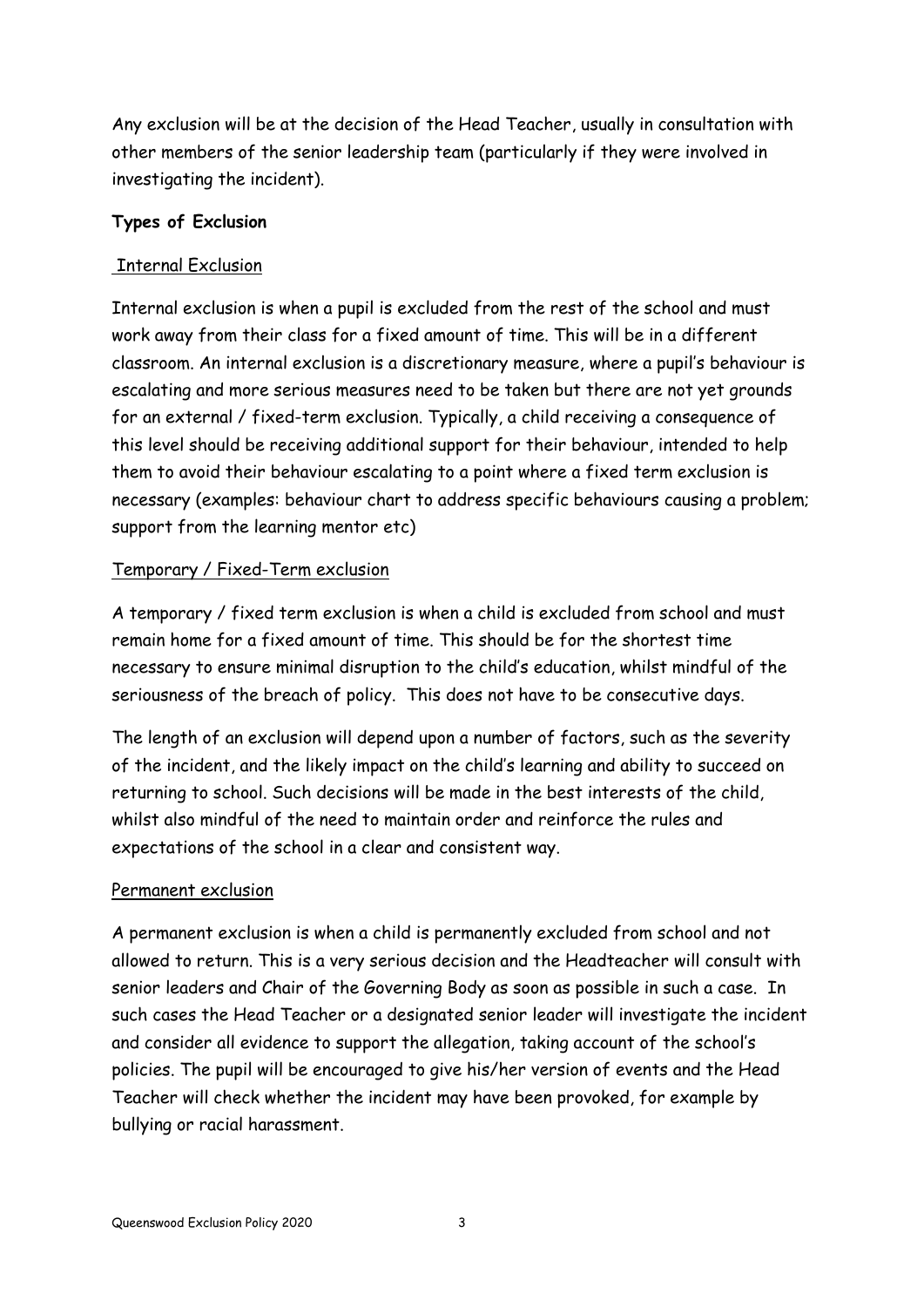#### **Reasons for Exclusion**

- Serious breach of the school's rules or policies;
- Serious risk of harm to the education or welfare of the pupil or others in the school.

This can either be a very serious incident or the repetition of serious incidents.

A decision to exclude a pupil, either internally, for a fixed period or permanently is seen as a last resort by the school. The physical and emotional health of our children and staff is our primary concern, and we therefore accept, that in some serious situations, exclusion may be necessary, if all other strategies have been exhausted. The decision to exclude will usually follow a range of strategies and be seen as a last resort, or it will be in response to a very serious breach of school rules and policies or a disciplinary offence such as:

- Serious actual or threatened violence against another pupil or a member of staff;
- Possession or use of an illegal drug on school premises;
- Persistent bullying;
- Persistent prejudice based harassment or hatred based acts

Exclusion may be the result of persistently poor behaviour or a serious single incident.

#### The decision to exclude

If the Head Teacher decides to exclude a pupil he/she will:

- ensure that there is sufficient recorded evidence to support the decision;
- explain the decision to the pupil if the pupil is in the state of mind to listen to the decision
- contact the parents, explain the decision and ask that the child be collected;

• send a letter to the parents (using the LA template) confirming the reasons for the exclusion, whether it is a permanent or temporary exclusion;

• the length of the exclusion and any terms or conditions agreed for the pupil's return;

• in cases of more than a day's exclusion, ensure that appropriate work is set and that arrangements are in place for it to be marked;

• plan how to address the pupil's needs and integration back into their class on his/her return;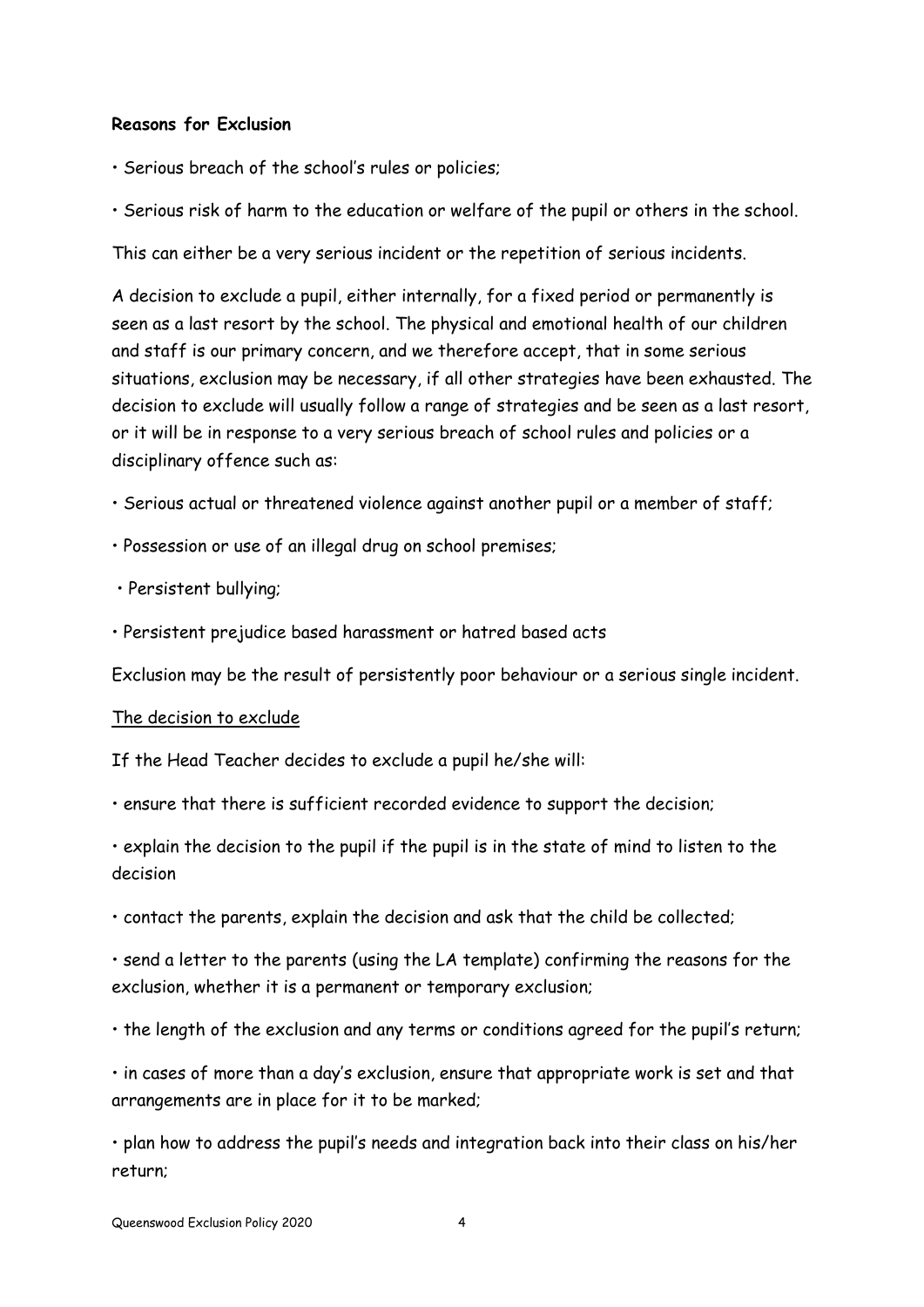• plan a meeting with parents and pupil on his/her return to be conducted by a suitable senior member of staff.

## Safeguarding

An exclusion will not be enforced if doing so may put the safety of the pupil at risk. In cases where parents will not comply by, for example, refusing to collect the child, the child's welfare is the priority. In this situation, depending on the reason for exclusion, the school may consider an internal exclusion until the end of the day, implementing the original exclusion decision from the time the child is collected from school, or, in more severe circumstances the school may contact Social Services and/or the Police to safely take the pupil off site.

## Re-integration

After fixed term exclusion the pupil and parent will be requested to attend a reintegration meeting with a senior member of staff. At this meeting the behaviour leading to exclusion will be discussed and targets will be set for improvement. Support around behaviour will be also be discussed. At this meeting targets will be agreed for improving behaviour and a written agreement produced for all parties to sign

## Work Set

When a pupil is excluded for more than one day, work should be set by the school within a reasonable time-scale and this should be returned to the school when the exclusion is over. If a child is excluded at the end of a school day, then it may not be possible to arrange for work to be set until the following morning. If a children receives more than 5 days consecutive fixed-term exclusion, on the 6th continuous day, the school is responsible for providing full-time education for the pupil, which could be at another local school, the pupil referral unit or by providing home education.

## Behaviour outside school

Pupils' behaviour outside school e.g. on school trips, at sports events, is subject to the school's behaviour policy. Unacceptable behaviour in such circumstances will be dealt with as if it had taken place in school; and additionally this includes the any serious breach of policy which could 'bring the school into disrepute'.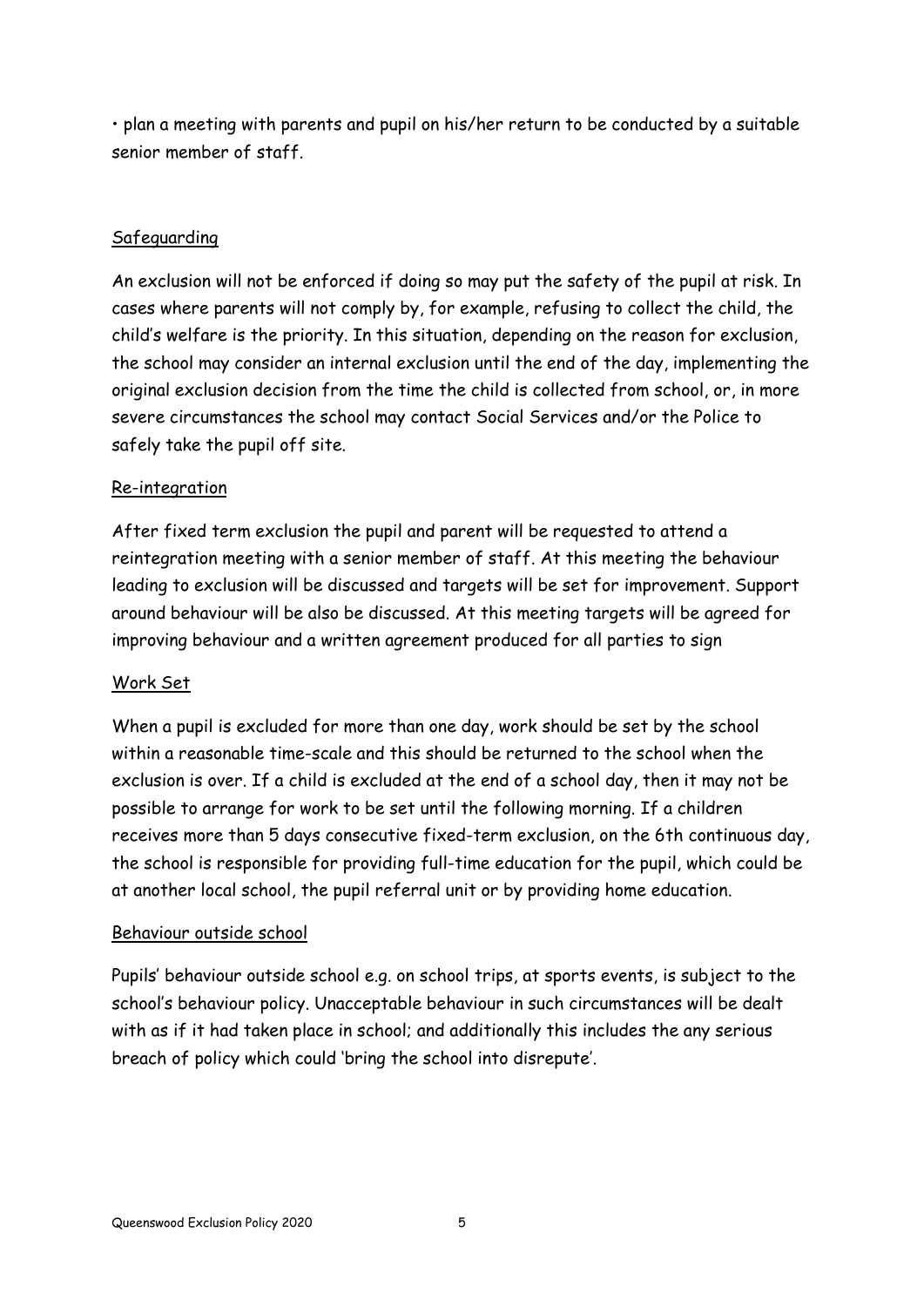# Pupils with special educational needs and disabled pupils

The school must take account of any special educational needs when considering whether or not to exclude a pupil. The Head Teacher should ensure that reasonable steps, in line with the DDA have been taken by the school to respond to a pupil's disability so the pupil is not treated less favourably for reasons related to the disability.

# Removal from the school for other reasons

'Informal' or 'unofficial' exclusions, such as sending a pupil home 'to cool off', are unlawful, regardless of whether they occur with the agreement of parents or carers. Any exclusion of a pupil, even for short periods of time, must be formally recorded. A pupil cannot be 'sent home' for other reasons, including poor behaviour.

## Equal Opportunities

The Governing Body recognise that it is unlawful to take into account anyone's gender, marital status, colour, race, nationality, ethnic or national origin, disability, religious beliefs, age, or sexual orientation. Full consideration has been given to this during the formulation of this policy as it is the governors' aim that no-one at Queenwood School should suffer discrimination, either directly or indirectly, or harassment on any of these grounds.

## Notification of Governors

The Governing Body will be informed of all exclusions on a termly basis; and additional consultation may also take place about key incidents with the Chair of Governors.

The head teacher must, without delay, notify the governing board and the local authority of:

• any permanent exclusion (including where a fixed-period exclusion is followed by a decision to permanently exclude the pupil);

• any exclusion which would result in the pupil being excluded for a total of more than five school days (or more than ten lunchtimes) in a term; and

• any exclusion which would result in the pupil missing a public examination or national curriculum test.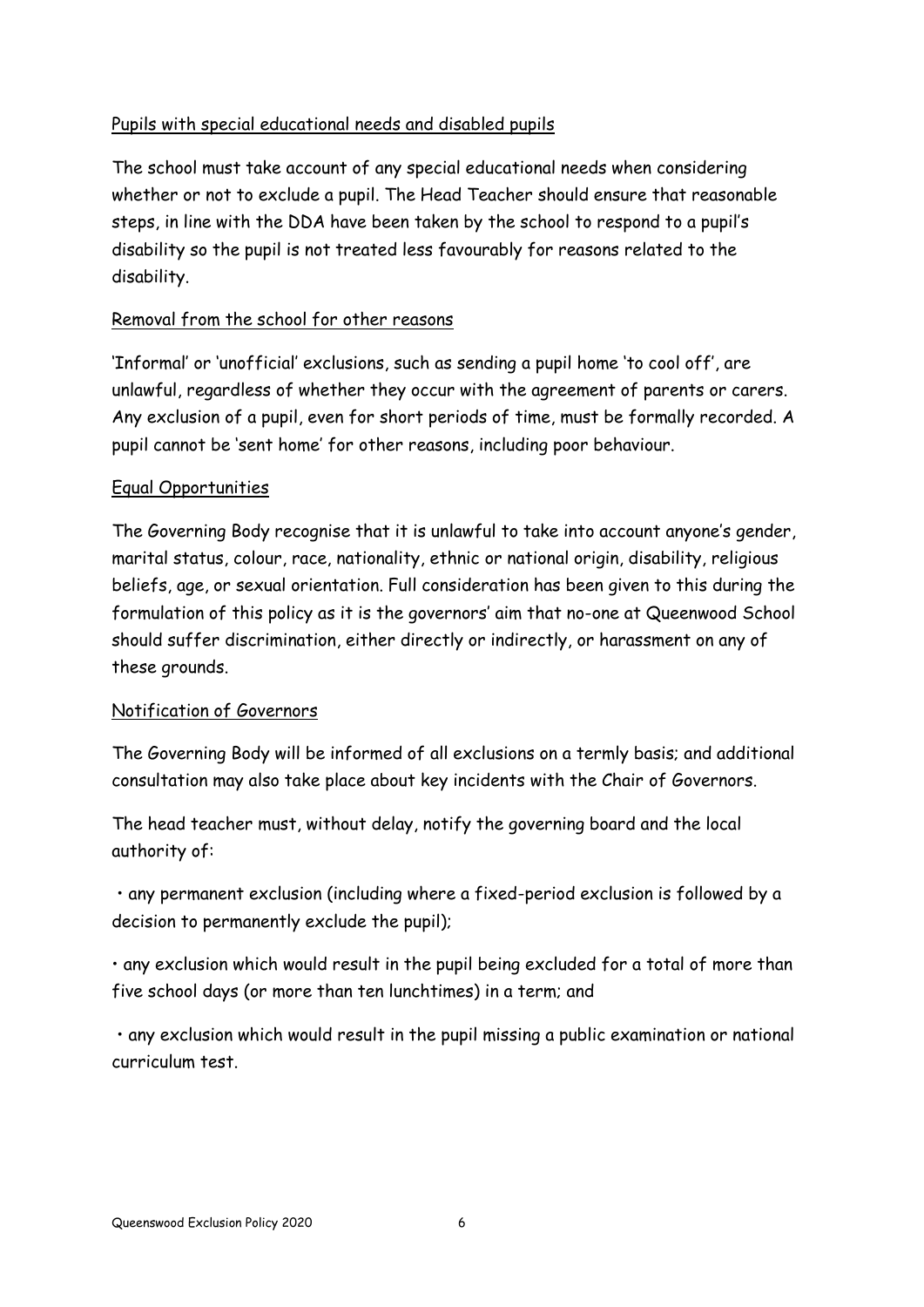## Procedure for appeal

If parents wish to appeal the decision to exclude, the matter will be referred to the Governing Body.

The governing board must consider the reinstatement of an excluded pupil within 15 school days of receiving notice of the exclusion if:

• the exclusion is permanent;

• it is a fixed-period exclusion which would bring the pupil's total number of school days of exclusion to more than 15 in a term; or

• it would result in a pupil missing a public examination or national curriculum test.

Where a pupil would be excluded for more than five but less than 15 school days in the term, if the parents make representations, the governing board must consider within 50 school days of receiving the notice of exclusion whether the excluded pupil should be reinstated. In the absence of any representations from the parents, the governing board is not required to meet and cannot direct the reinstatement of the pupil.

In the case of a fixed-period exclusion which does not bring the pupil's total number of days of exclusion to more than five in a term, the governing board must consider any representations made by parents, but it cannot direct reinstatement and is not required to arrange a meeting with parents.

Where parents dispute the decision of a governing board not to reinstate a permanently excluded pupil, they can ask for this decision to be reviewed by an independent review panel. Where there is an allegation of discrimination (under the Equality Act 2010) in relation to a fixed-period or permanent exclusion, parents can also make a claim to the First-tier Tribunal (Special Educational Needs and 1 Education (Provision of Full-Time Education for Excluded Pupils) (England) (Amendment) Regulations 2014, amending the Education (Provision of Full-Time Education for Excluded Pupils) (England) Regulations 2007. 7 Disability) for disability discrimination, or the County Court for other forms of discrimination.

An independent review panel does not have the power to direct a governing board to reinstate an excluded pupil. However, where a panel decides that a governing board's decision is flawed when considered in the light of the principles applicable on an application for judicial review, it can direct a governing board to reconsider its decision. The panel will then be expected to order that the school must make an additional payment of £4,000 if it does not offer to reinstate the pupil. Whether or not a school recognises a pupil as having SEN, all parents have the right to request the